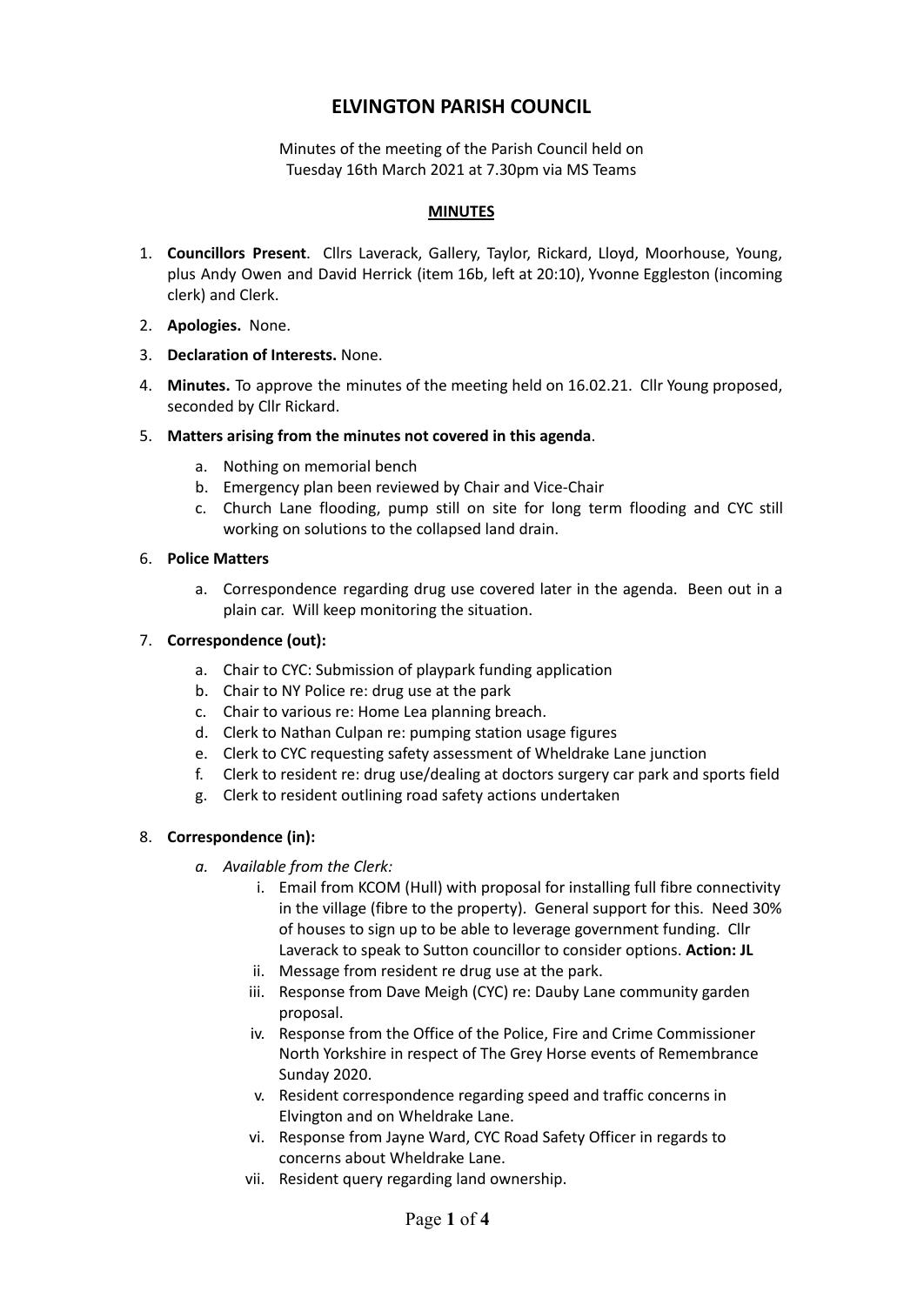- viii. Leeds East Airspace consultation. Discussed the proposal which includes around 5 planes per day turning over Elvington at 2300 feet. Consultation responses need to be returned by May. Agreed we need further information about the likely noise and pollution. To discuss formal response further at next meeting.
- ix. Local government reorganisation consultation.
- x. White Rose Update 22/2, 05/03
- xi. Rural Funding Digest March 2021 edition
- xii. Rural Bulletin 16/02, 23/02, 02/03, 09/03
- xiii. NALC Chief Executive's Bulletins 12/02, 19/02, 26/02, 05/03
- xiv. NALC Coronavirus update 23/02, 01/03
- xv. NALC Online events update 09/02, 10/02, 16/02, 17/02, 22/02, 24/02, 02/03
- xvi. CYC Stakeholder briefing 15/02, 18/02
- xvii. CYC Covid 19 update 08/02, 10/02, 22/02, 24/02, 01/03, 03/03, 08/03
- xviii. CVS Voluntary Voice February edition
- xix. YLCA Branch meeting survey 11/02
- xx. YLCA Training bulletin 26/02

# 9. **Financial.**

- a. Receipts. To note: None
- b. Payments. To approve:
	- i. Reimbursement to Clerk for dog poo bag dispenser refill.
- c. Other Matters:
	- i. To approve the Operating Statement, including Cllr check on Bank Statement.
	- ii. Approved adding new clerk (Yvonne Eggleston) to bank account as signatory and main contact and remove former clerk (Celean Camp).

# 10. **Planning Applications.**

- a. New Applications:
	- i. 21/00315/FUL Grange House Main Street Elvington York YO41 4AG. 1no. rooflight to north elevation and 2no. rooflights to south elevation [Note: consultation response of no objections had been returned to CYC prior to the meeting]
	- ii. 21/00328/FUL. 22 Riverside Gardens Elvington York YO41 4DT. Dormer to rear and raising of ridge height. No objection.
	- iii. 21/00233/LBC. Belvoir House The Green Elvington York YO41 4AF. External works to rear to replace gravel parking with resin bound surface. No objection.
	- iv. 21/00407/FUL. Laveracks Industrial Estate Elvington Lane To Dismantled Railway Elvington York. Erection of industrial unit. No objection
- b. Approvals:
	- i. 21/00274/TCA. The Bridge House Main Street Elvington York YO41 4AA. Fell Ash tree in a Conservation Area.
	- ii. 20/02447/FUL. 32 Elvington Park Elvington York YO41 4DW. Conversion of garage to living accommodation, two storey rear extension with associated raising of roof to side, hip to gable roof extension to rear.
- c. Refusals:
- d. Applications Withdrawn:
- 11. **Risk register.**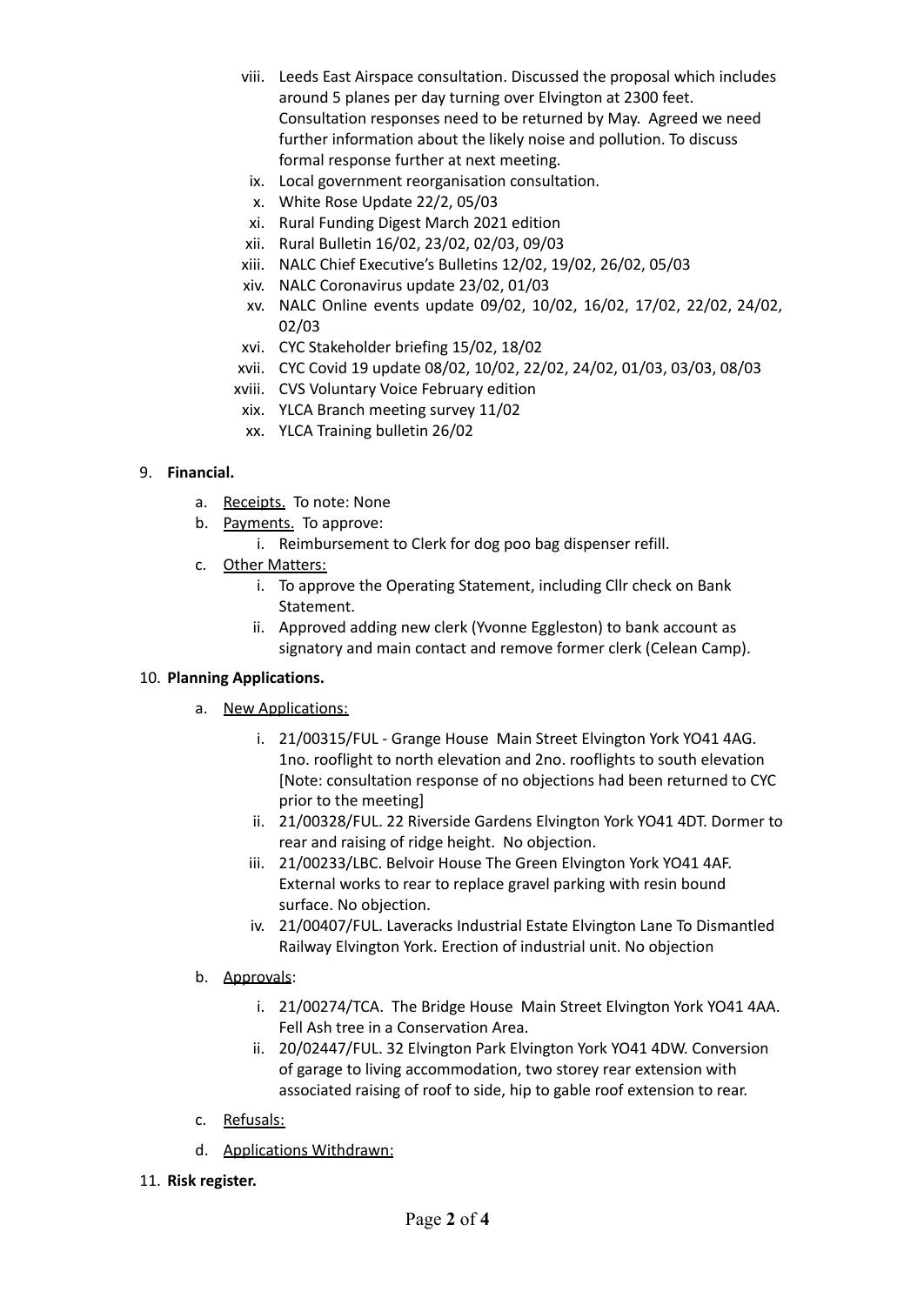a. Revised version with proposed changes highlighted had been circulated just prior to this meeting. Comments to be sent to Cllrs Rickard, Gallery and Lloyd prior to the next meeting. Some issues around liability of picnic benches on the green whose responsibility are the Health and Safety issues. Need a statement about where licensing starts and stops, and operational plan from pub landlord.

# 12. **Highways, paths and verges**.

- a. Church lane: Resident noted that operation of pump narrowed road significantly and often blocked cars in. Cllr Lloyd agreed to contact the resident to explore further. **Action: SL**
- b. Wheldrake Lane junction safety review. Liaise with Jayne Ward at CYC to arrange review meeting when Covid rules allowed. **Action: JL**
- c. Wildflower planting of verges: No response from contact at Natural England. Cllr Laverack continuing to chase. **Action: JL**
- d. Beckside crossing: Cllr Laverack to follow up with Jayne Ward at CYC. **Action: JL**
- e. Community garden: Referred to CYC Highways dept and awaiting response from them.
- f. Church snicket: Confirmed Councillors would meet to clear this once Covid rules allowed.
- g. Church Lane: Noted that YW and EA vehicles parking outside the church not on own land.

#### 13. **Legacy project.**

Archiving the village history is becoming a major project but requires significant outside support to digitise and catalogue items appropriately. Cllr Lloyd is chasing various options in particular with the University and Borthwick Institute.

#### 14. **Village events.**

- a. Village fete and open gardens: The Church usually organises this as a fundraiser for the church, but this year it is proposed that all community groups needing funds should have the ability to fundraise at the event. This requires someone to coordinate and ensure Covid guidance for stall-holders is up to date, etc. Current proposed date is 18th July. Cllrs Young, Rickard and Taylor agreed to take this forward. **Action: AT, JR, JY**
- b. Open gardens: There was some discussion around the relative merits of having the open gardens on the same day as the fete or not. General feeling that July was possibly too late for gardens and that if they continued to be on the same day those with open gardens were unable to attend the fete. Cllr Young would feed back to the Church Parochial Committee. **Action: JY**
- c. Annual Village meeting: Still need to wait to see whether there are changes to the Covid legislation. Agreed that if it was possible this is something we would like to do and the preference was to have it in person or not at all.

# 15. **Recent and forthcoming meetings**.

a. YLCA conference 21st and 22nd April. Cllr Gallery to attend

# 16. **Village Assets.**

- a. Condition of assets checked and confirmed to be good.
- b. Request from The Grey Horse for picnic benches on the village green considered. Approved (12th April at the earliest subject to ground conditions and Covid rules at the time - September/October) with conditions as per last year, subject to
	- i. health and safety and risk assessment issues above (11a)
	- ii. that this is an arrangement just for the current year to support the pub and the village during Covid